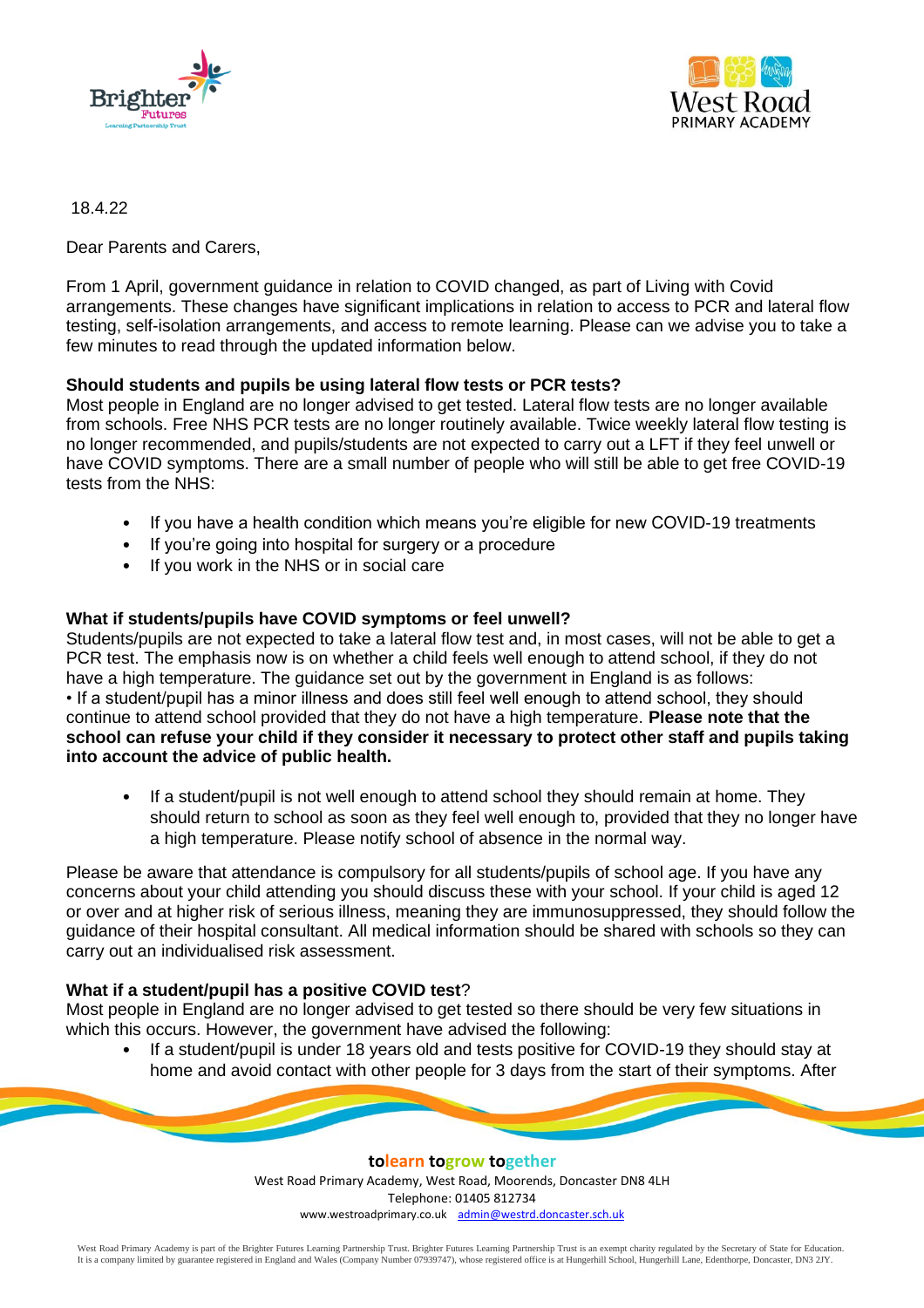



this they should return to school if they are well enough to attend and **no longer have a high temperature**.

- Students/pupils should no longer carry out lateral flow tests to release from self-isolation.
- If a student is over 18 years old and tests positive for COVID-19 they should stay at home and avoid contact with other people for 5 days from the start of their symptoms. After this they should return to school if they are well enough to attend and no longer have a high temperature. Students should no longer carry out lateral flow tests to release from selfisolation. **Students will be asked to provide evidence of a positive lateral flow test by recording it on the NHS site and sending a screenshot to their progress tutor, as previously.** Positive tests should be extremely rare as students are no longer advised to get tested and there is no expectation to do so even if they have symptoms or feel unwell.

### **Please be aware the emphasis is no longer on testing, but on whether a student/pupil feels well enough to attend school, provided that they do not have a high temperature.**

### **Can students/pupils with COVID access remote learning?**

If a student/pupil is too unwell to attend school they should not be accessing remote learning in the interests of their health and wellbeing. If a student/pupil is too unwell to attend school they should focus on rest and recovery and talk to their teachers about missed work when they are well enough to return to school. If there are regular absences and concerns about the amount of missed work, the school will invite you in to discuss these. Your child may need to attend additional classes after school, in some settings, if your child has missed too much work and is falling behind.

If a student/pupil has tested positive and we have seen evidence, but feels well enough to access remote learning, your school may **provide work which can be accessed remotely. This will be agreed with the school. However, this should** be extremely rare as students/pupils are no longer advised to get tested.

If a student/pupil has only mild illness and feels well enough to attend school they should do so provided that they do not have a high temperature, and they do not need to carry out a COVID test. Any access to remote learning is unlikely to be provided beyond the short term and will be kept under review, due to the significant reduction in self-isolation periods from the original 10 days and the new arrangements in place.

#### **Should students wear face coverings?**

For the moment, face coverings are no longer required in schools. Schools may however choose at certain times, during serious breakouts, to allow some students/pupils to wear face coverings on corridors and communal areas if they feel it is necessary. The government advises that they are useful in crowded and enclosed spaces where children may come into contact with people they do not normally meet.

**Please note we discourage the use of face coverings in lessons in the interest of effective communication and learning.** 

> **tolearn togrow together** West Road Primary Academy, West Road, Moorends, Doncaster DN8 4LH Telephone: 01405 812734 www.westroadprimary.co.uk [admin@westrd.doncaster.sch.uk](mailto:admin@westrd.doncaster.sch.uk)